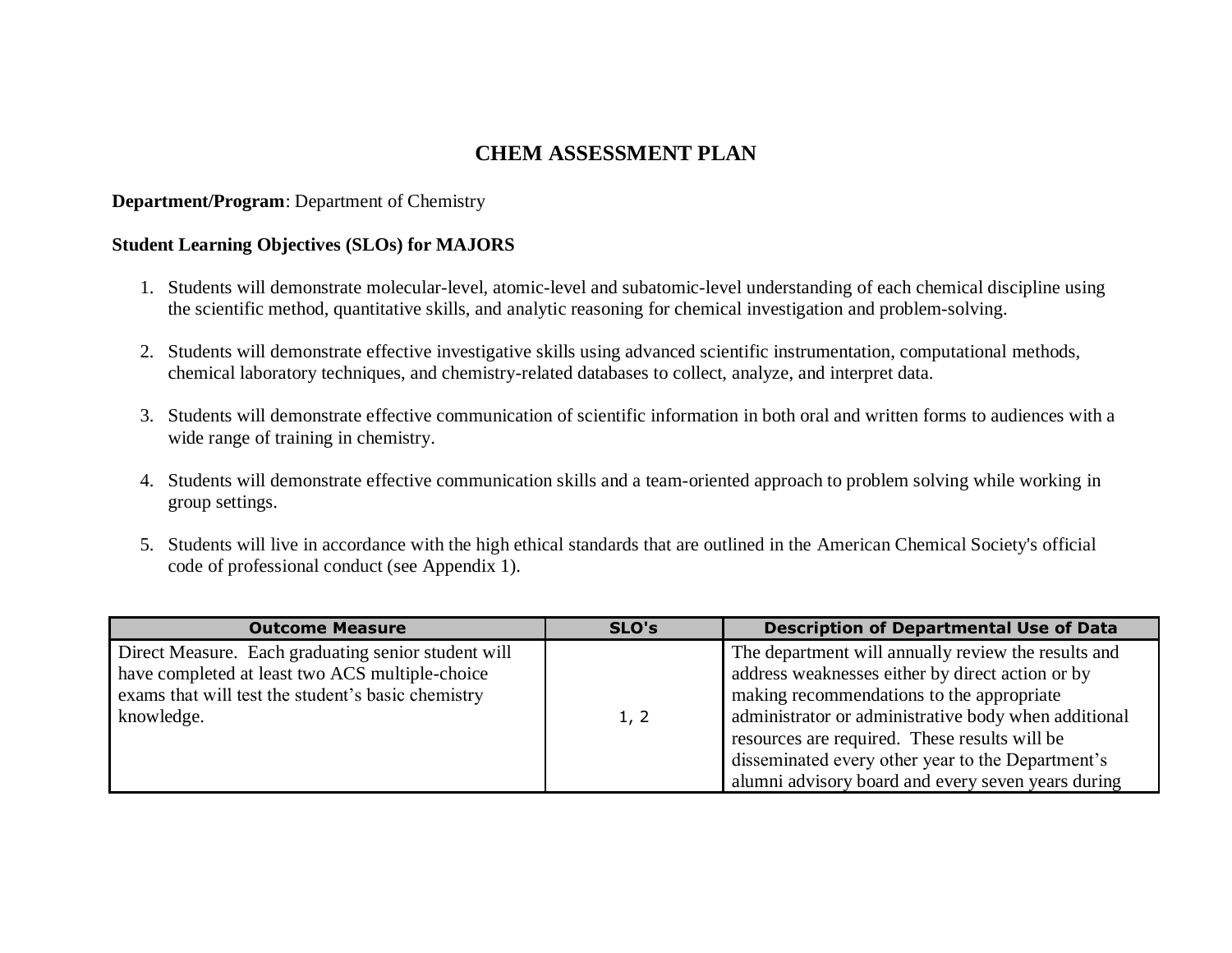|                                                                                                                                                                                                                                                                                                                                                                |         | program review. |
|----------------------------------------------------------------------------------------------------------------------------------------------------------------------------------------------------------------------------------------------------------------------------------------------------------------------------------------------------------------|---------|-----------------|
| Direct Measure. Each student will prepare a<br>research/lab poster, a written research report/formal lab<br>report, and deliver an oral research presentation/oral lab<br>presentation that will be evaluated by at least a two-<br>member faculty team. The number of these<br>assignments to be assessed is dependent on the degree<br>option being pursued. | $1 - 5$ | As above.       |
| Indirect Measure. Each graduating senior will<br>participate in a group exit interview and take an exit<br>survey.                                                                                                                                                                                                                                             | $1 - 5$ | As above.       |
| Indirect Measure. The Department will send a survey<br>to alumni five years after graduation.                                                                                                                                                                                                                                                                  | $1 - 5$ | As above.       |

1. **Results—**Review activities and findings by completing the Assessment Activities Table below. You can also provide a brief discussion afterward if you feel it would help the committee understand your assessment activities and findings during this cycle.

## **Assessment Activities Table**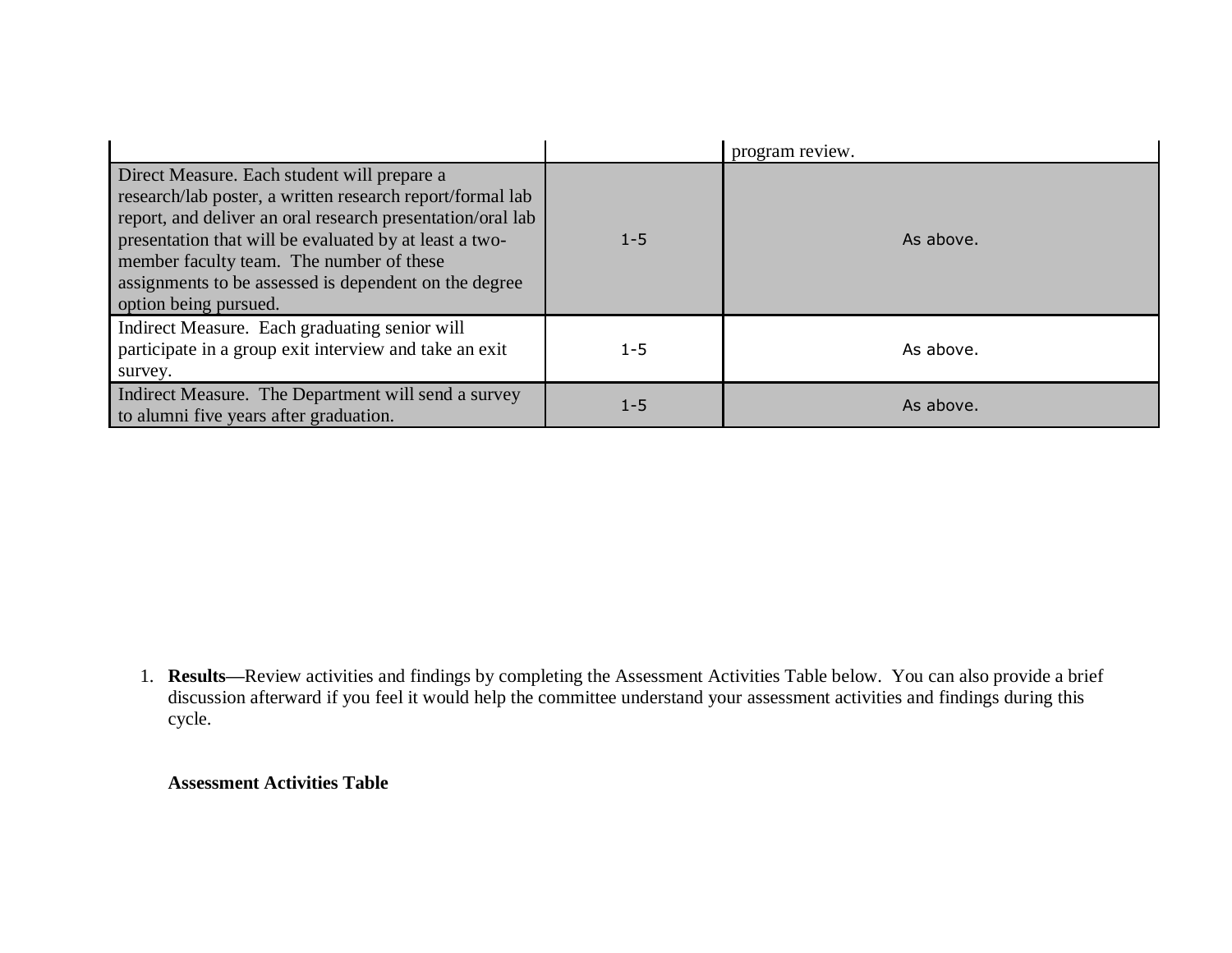| This year we assessed<br>$SLO(s)$ | using Outcome<br>Measure(s) (OMs).                       | <b>Findings:</b>                                                         | <b>Strategies for</b><br><b>Improvement</b>              |
|-----------------------------------|----------------------------------------------------------|--------------------------------------------------------------------------|----------------------------------------------------------|
| (list each SLO in its own row)    | (See Report Instructions for<br>description and example) | program-performance for<br>these SLOs, as indicated by<br>these OMs, is: | (in selected areas):                                     |
|                                   | Direct OM(s):                                            | <b>Excellent/Satisfactory/Needs</b><br><b>Improvement</b>                | (See Report Instructions for<br>description and example) |
|                                   | Indirect OM(s):                                          | (See Report Instructions for<br>description and example)                 |                                                          |
| SLO <sub>1</sub>                  |                                                          |                                                                          |                                                          |
| SLO <sub>2</sub>                  |                                                          |                                                                          |                                                          |
| SLO <sub>3</sub>                  |                                                          |                                                                          |                                                          |
| SLO <sub>4</sub>                  |                                                          |                                                                          |                                                          |
| SLO <sub>5</sub>                  |                                                          |                                                                          |                                                          |

# **Discussion (Optional):**

- 2. What **revisions**, if any, to current SLOs and/or outcome measures did you make from previous plan? Provide the rationale for any change(s).
- 3. **Plans** What learning objectives will you be assessing in the next cycle?